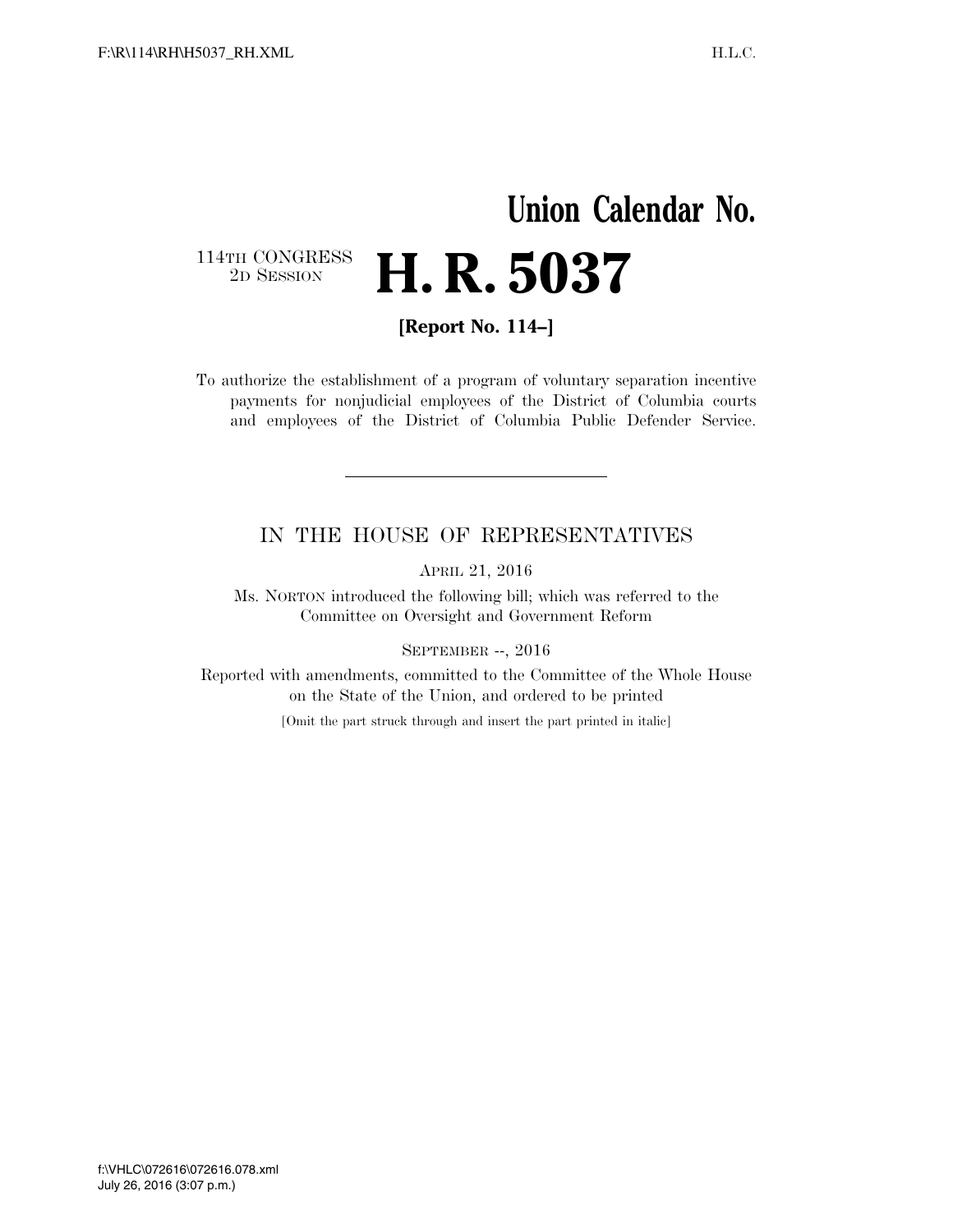## **A BILL**

To authorize the establishment of a program of voluntary separation incentive payments for nonjudicial employees of the District of Columbia courts and employees of the District of Columbia Public Defender Service.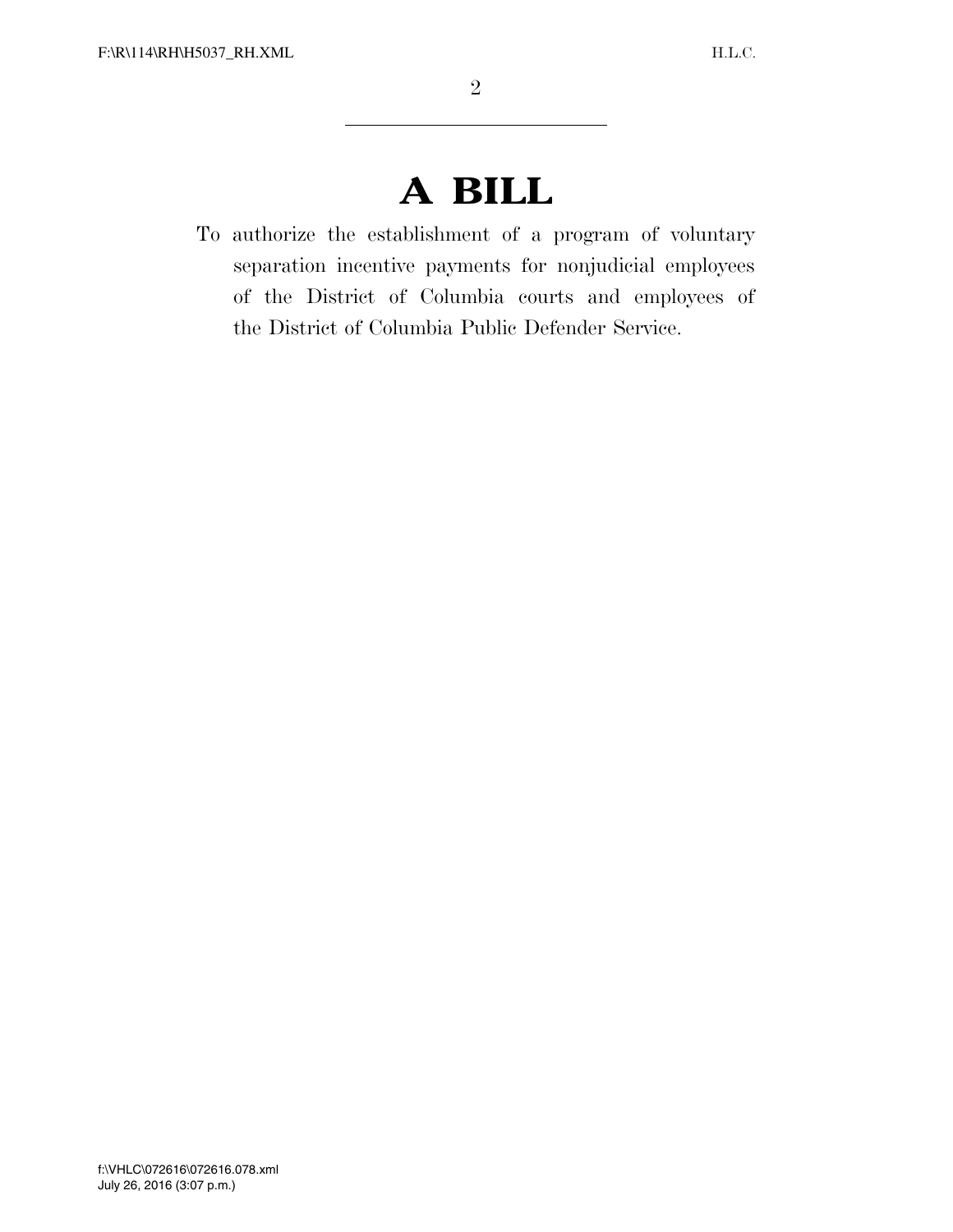*Be it enacted by the Senate and House of Representa- tives of the United States of America in Congress assembled,*  **SECTION 1. SHORT TITLE.**  This Act may be cited as the ''District of Columbia Courts and Public Defender Service Voluntary Separation Incentive Payments Act''. **SEC. 2. AUTHORIZATION FOR PROGRAM OF VOLUNTARY SEPARATION INCENTIVE PAYMENTS FOR DIS- TRICT OF COLUMBIA COURTS.**  (a) IN GENERAL.—Chapter 17 of title 11, District of Columbia Official Code, is amended by inserting after section 11–1726 the following new section: **''§ 11–1726A. Voluntary Separation Incentive Pay- ments**  ''The Joint Committee on Judicial Administration may, by regulation, establish a program substantially simi-

 lar to the program established under subchapter II of chapter 35 of title 5, United States Code, for nonjudicial employees of the District of Columbia courts *courts, except that the maximum amount of the payment made under the program to any individual may not exceed the amount re- ferred to in section 3523(b)(3)(B) of title 5, United States Code*.''.

 (b) CLERICAL AMENDMENT.—The table of contents of chapter 17 of title 11, District of Columbia Official